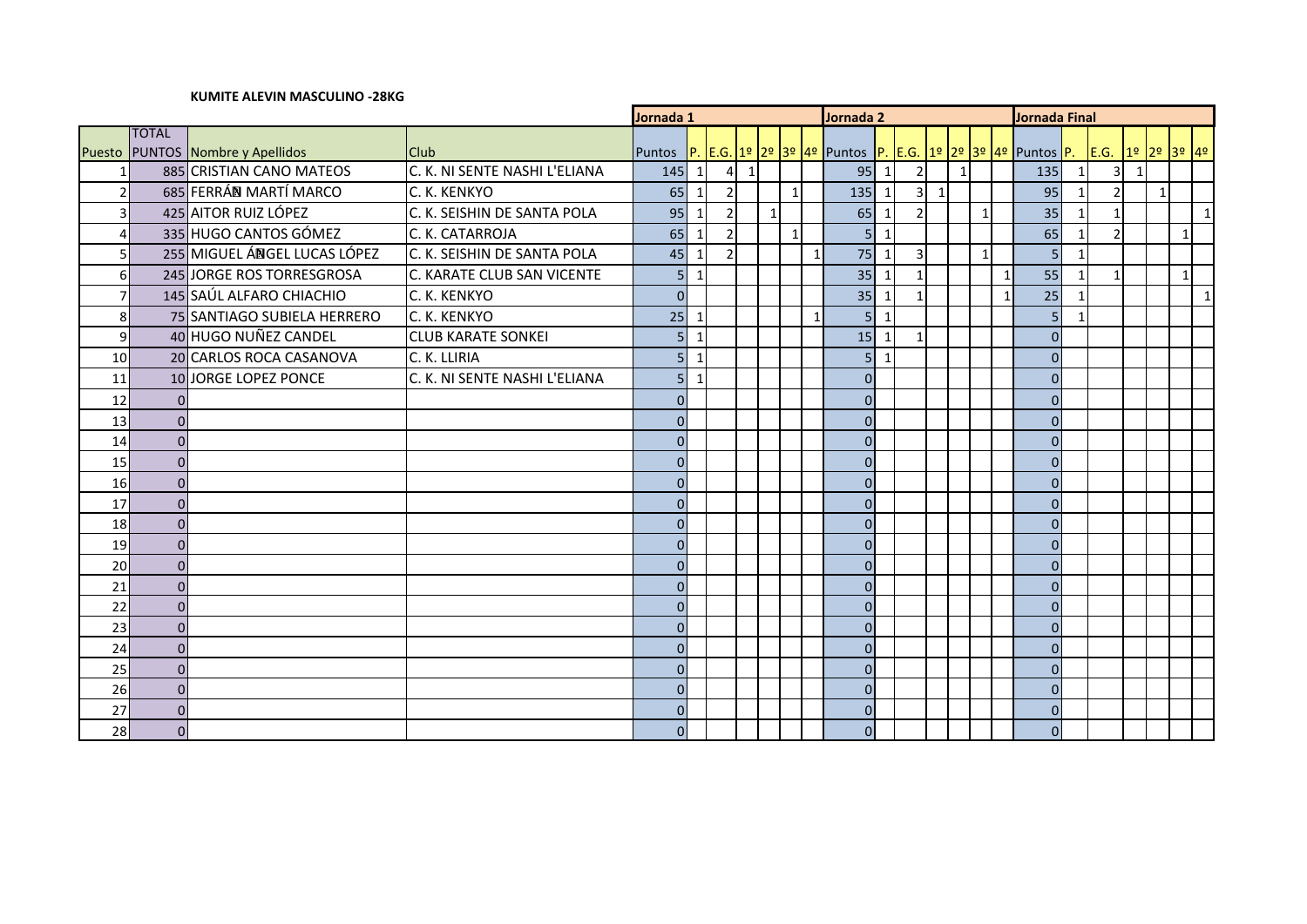# **Jornada 1 Jornada 2 Jornada Final** Puesto PUNTOS Nombre y Apellidos TOTAL PUNTOS Nombre y Apellidos Club Puntos P. E.G. 1º 2º 3º 4º Puntos P. E.G. 1º 2º 3º 4º Puntos P. E.G. 1º 2º 3º 4º 945 CARLOS ALGARRA JUAN C. JOSE VIDAL 135 1 3 1 135 1 3 1 135 1 3 1 2 625 ADRIÁN CUADAU CARRETERO (C. K. PICASSENT 105 | 105 | 1 | 3 | 1 | 1 | 65 | 1 | 2 | 1 | 95 | 1 | 2 | 1 475 DAVID ESTELLÉS VILLALBA C. K. ALZIRA 35 1 1 1 105 1 3 1 65 1 2 1 435 PAU ASENSIO MARTINEZ C. K. KENKYO 1975 1 45 1 3 1 45 1 2 1 1 45 1 2 1 1 65 1 2 1 1 275 ALAN LOPEZ RICART C. K. NI SENTE NASHI L'ELIANA 65 1 2 1 65 1 2 1 5 1 6 155 XAVI FUSTER GOMEZ C. K. NI SENTE NASHI L'ELIANA GILI SI 1 1 1 1 1 35 1 1 1 1 1 1 25 1 1 1 1 1 1 115 JUAN DE HARO LÓPEZ C. K. KENKYO 5 1 15 1 1 25 1 1 85 PEDRO RUGGERI FIORITO C. K. NI SENTE NASHI L'ELIANA 35 1 1 1 0 5 1 30 JAUME CHINER RUIZ C. K. KENKYO 0 15 1 1 0 20 JOSE ANTONIO LOPEZ ESTEBAN C. K. LA LLUM XIRIVELLA 5 1 5 1 0 10 20 MIGUEL CARIÑENA GIL C. K. LLIRIA COMENCERTED SANTIST LAND SANTIST LAND ON SANTIST LAND ON SANTIST LAND O 10 20 FRANCISCO GIL ALEPUZ C. K. LLIRIA | 5 1 | 5 1 | 5 1 | 5 | 1 | | | 0 13 10 JOSE LOPEZ BARBERA C. K. PICASSENT 0 0 1 1 1 5 1 1 1 0 0 0 0 0 0 0 0 0 0 0 0 0 0 0 0 0 0 0 0 0 0 0 0 0 0 0 0 0 0 0 0 0 0 0 0 0 0 0 0 0 0 0 0 0

 0 0 0 0 0 0 0 0 0 0 0 0 0 0 0 0

**KUMITE ALEVIN MASCULINO -34KG**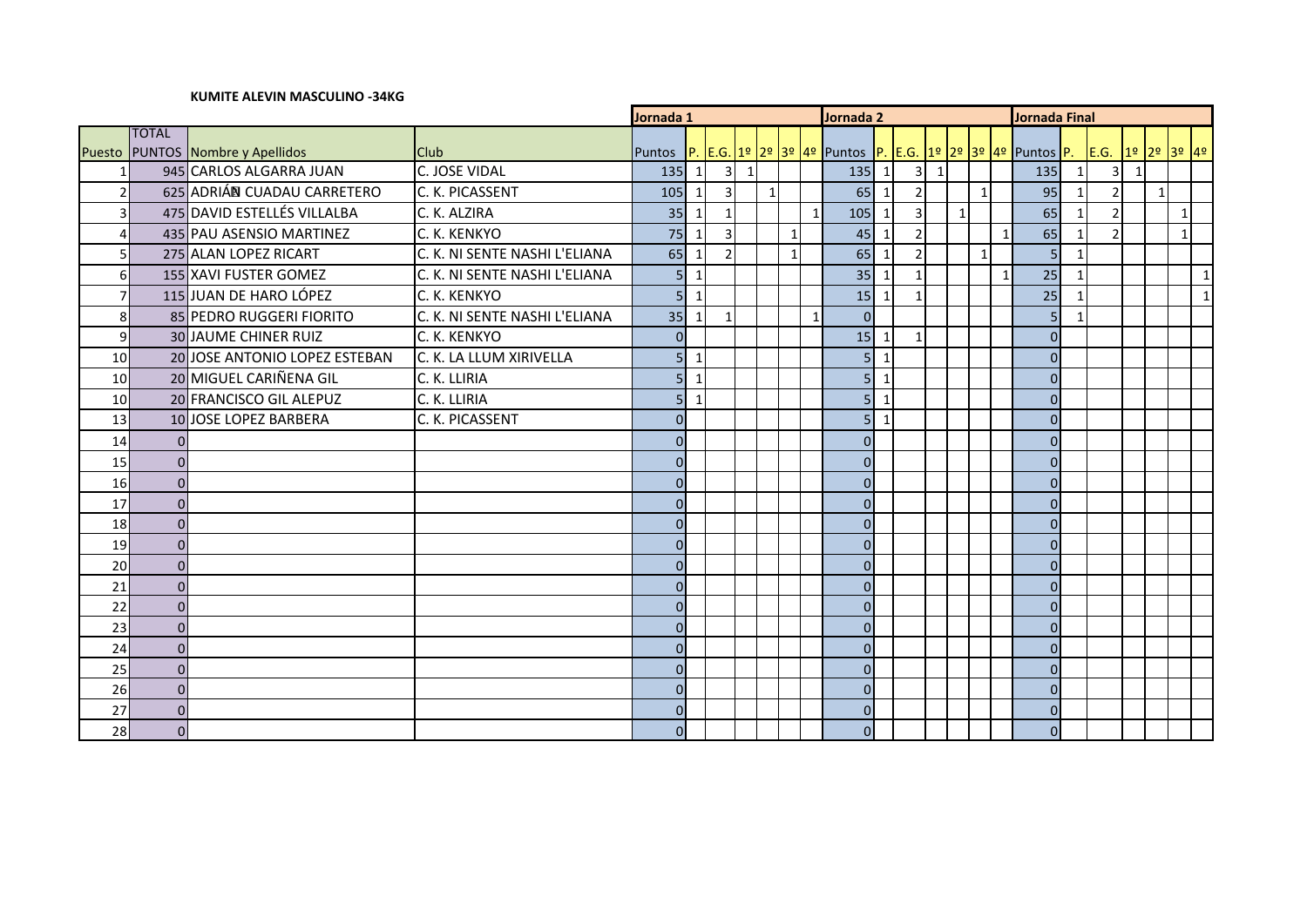### **KUMITE ALEVIN MASCULINO +34KG**

|                |                |                            |                                | Jornada 1      |                |                          |            |              | Jornada 2      |                |              |               |              | Jornada Final |                                                          |              |                          |              |                  |             |
|----------------|----------------|----------------------------|--------------------------------|----------------|----------------|--------------------------|------------|--------------|----------------|----------------|--------------|---------------|--------------|---------------|----------------------------------------------------------|--------------|--------------------------|--------------|------------------|-------------|
|                | <b>TOTAL</b>   |                            |                                |                |                |                          |            |              |                |                |              |               |              |               |                                                          |              |                          |              |                  |             |
| Puesto         |                | PUNTOS Nombre y Apellidos  | <b>Club</b>                    | Puntos         |                |                          |            |              |                |                |              |               |              |               | P. E.G. 1º 2º 3º 4º Puntos P. E.G. 1º 2º 3º 4º Puntos P. |              |                          |              | E.G. 1º 2º 3º 4º |             |
|                |                | 865 PABLO REQUENI MORENO   | C. JOSE VIDAL                  | 95             | $\overline{1}$ | $\overline{2}$           |            | $\mathbf{1}$ |                | 135            | 1            | $3 \mid 1$    |              |               | 135                                                      |              | 3 <sup>1</sup>           | $\mathbf{1}$ |                  |             |
|                |                | 745 ADRIÁN RECUERO MONTOYA | C. K. KENKYO                   | 135            | $\overline{1}$ |                          | $3 \mid 1$ |              |                | 95             | $\mathbf{1}$ |               | 1            |               | 95                                                       |              | $\overline{\mathcal{L}}$ |              | $\mathbf{1}$     |             |
| 3              |                | 345 ROCCO RINALDO CANALE   | C. K. SEISHIN DE SANTA POLA    | 25             | $\overline{1}$ |                          |            |              | $1\vert$       | 65             | $\mathbf{1}$ | $\mathcal{P}$ | $\mathbf{1}$ |               | 55                                                       |              | 1                        |              | $\mathbf{1}$     |             |
|                |                | 315 IKER GONZÁLEZ FIERRO   | C. K. CATARROJA                | 55             | $\mathbf{1}$   |                          |            |              | $\overline{1}$ | 5 <sub>l</sub> | $\mathbf{1}$ |               |              |               | 65                                                       |              |                          |              | $\overline{1}$   |             |
|                |                | 275 RAFAEL LÓPEZ CANDELA   | C. K. SEISHIN DE SANTA POLA    | 35             | $\overline{1}$ |                          |            |              | $\mathbf{1}$   | 65             | $\mathbf{1}$ | $\mathcal{I}$ | $\mathbf{1}$ |               | 25                                                       | $\mathbf{1}$ |                          |              |                  | $\mathbf 1$ |
| 6              |                | 155 NICOLÁS CASANOVA SOLER | C. K. SAN ANTONIO DE BENAGEBER | 65             | $\mathbf{1}$   | $\overline{\phantom{a}}$ |            |              | $\mathbf{1}$   | 5 <sup>1</sup> | $\mathbf{1}$ |               |              |               | 5                                                        | 1            |                          |              |                  |             |
|                |                | 60 MANUEL HIDALGO CLIMENT  | C. D. KABUKI                   | 5 <sub>l</sub> | $\mathbf{1}$   |                          |            |              |                | 25             | $\mathbf{1}$ |               |              | $\mathbf{1}$  | $\overline{0}$                                           |              |                          |              |                  |             |
| $\overline{7}$ |                | 60 GERMÁN SANCHIS GARCÍA   | C. K. SAN ANTONIO DE BENAGEBER | 5 <sub>l</sub> | $\mathbf{1}$   |                          |            |              |                | $25$   1       |              |               |              | $\mathbf{1}$  | $\Omega$                                                 |              |                          |              |                  |             |
| 9              |                |                            |                                | $\overline{0}$ |                |                          |            |              |                | $\overline{0}$ |              |               |              |               | $\overline{0}$                                           |              |                          |              |                  |             |
| 10             | $\Omega$       |                            |                                | $\overline{0}$ |                |                          |            |              |                | $\overline{0}$ |              |               |              |               | $\Omega$                                                 |              |                          |              |                  |             |
| 11             | 0              |                            |                                | $\overline{0}$ |                |                          |            |              |                | $\overline{0}$ |              |               |              |               | $\overline{0}$                                           |              |                          |              |                  |             |
| 12             | $\Omega$       |                            |                                | $\overline{0}$ |                |                          |            |              |                | $\overline{0}$ |              |               |              |               | $\Omega$                                                 |              |                          |              |                  |             |
| 13             | $\Omega$       |                            |                                | $\overline{0}$ |                |                          |            |              |                | $\Omega$       |              |               |              |               | $\Omega$                                                 |              |                          |              |                  |             |
| 14             | $\Omega$       |                            |                                | $\overline{0}$ |                |                          |            |              |                | $\overline{0}$ |              |               |              |               | $\Omega$                                                 |              |                          |              |                  |             |
| 15             | $\Omega$       |                            |                                | $\overline{0}$ |                |                          |            |              |                | $\Omega$       |              |               |              |               | $\Omega$                                                 |              |                          |              |                  |             |
| 16             | $\Omega$       |                            |                                | $\overline{0}$ |                |                          |            |              |                | $\overline{0}$ |              |               |              |               | $\overline{0}$                                           |              |                          |              |                  |             |
| 17             | $\Omega$       |                            |                                | $\overline{0}$ |                |                          |            |              |                | $\overline{0}$ |              |               |              |               | $\Omega$                                                 |              |                          |              |                  |             |
| 18             | $\Omega$       |                            |                                | $\overline{0}$ |                |                          |            |              |                | $\overline{0}$ |              |               |              |               | $\Omega$                                                 |              |                          |              |                  |             |
| 19             | $\Omega$       |                            |                                | $\overline{0}$ |                |                          |            |              |                | $\overline{0}$ |              |               |              |               | $\Omega$                                                 |              |                          |              |                  |             |
| 20             | $\Omega$       |                            |                                | $\overline{0}$ |                |                          |            |              |                | $\overline{0}$ |              |               |              |               | $\Omega$                                                 |              |                          |              |                  |             |
| 21             | $\Omega$       |                            |                                | $\overline{0}$ |                |                          |            |              |                | $\overline{0}$ |              |               |              |               | $\Omega$                                                 |              |                          |              |                  |             |
| 22             | $\Omega$       |                            |                                | $\Omega$       |                |                          |            |              |                | $\Omega$       |              |               |              |               | $\Omega$                                                 |              |                          |              |                  |             |
| 23             | $\Omega$       |                            |                                | $\overline{0}$ |                |                          |            |              |                | $\overline{0}$ |              |               |              |               | $\overline{0}$                                           |              |                          |              |                  |             |
| 24             | $\Omega$       |                            |                                | $\Omega$       |                |                          |            |              |                | $\overline{0}$ |              |               |              |               | $\overline{0}$                                           |              |                          |              |                  |             |
| 25             | $\Omega$       |                            |                                | $\overline{0}$ |                |                          |            |              |                | $\overline{0}$ |              |               |              |               | $\overline{0}$                                           |              |                          |              |                  |             |
| 26             | 0              |                            |                                | $\overline{0}$ |                |                          |            |              |                | $\overline{0}$ |              |               |              |               | $\overline{0}$                                           |              |                          |              |                  |             |
| 27             | $\Omega$       |                            |                                | $\overline{0}$ |                |                          |            |              |                | $\overline{0}$ |              |               |              |               | $\overline{0}$                                           |              |                          |              |                  |             |
| 28             | $\overline{0}$ |                            |                                | $\overline{0}$ |                |                          |            |              |                | $\overline{0}$ |              |               |              |               | $\Omega$                                                 |              |                          |              |                  |             |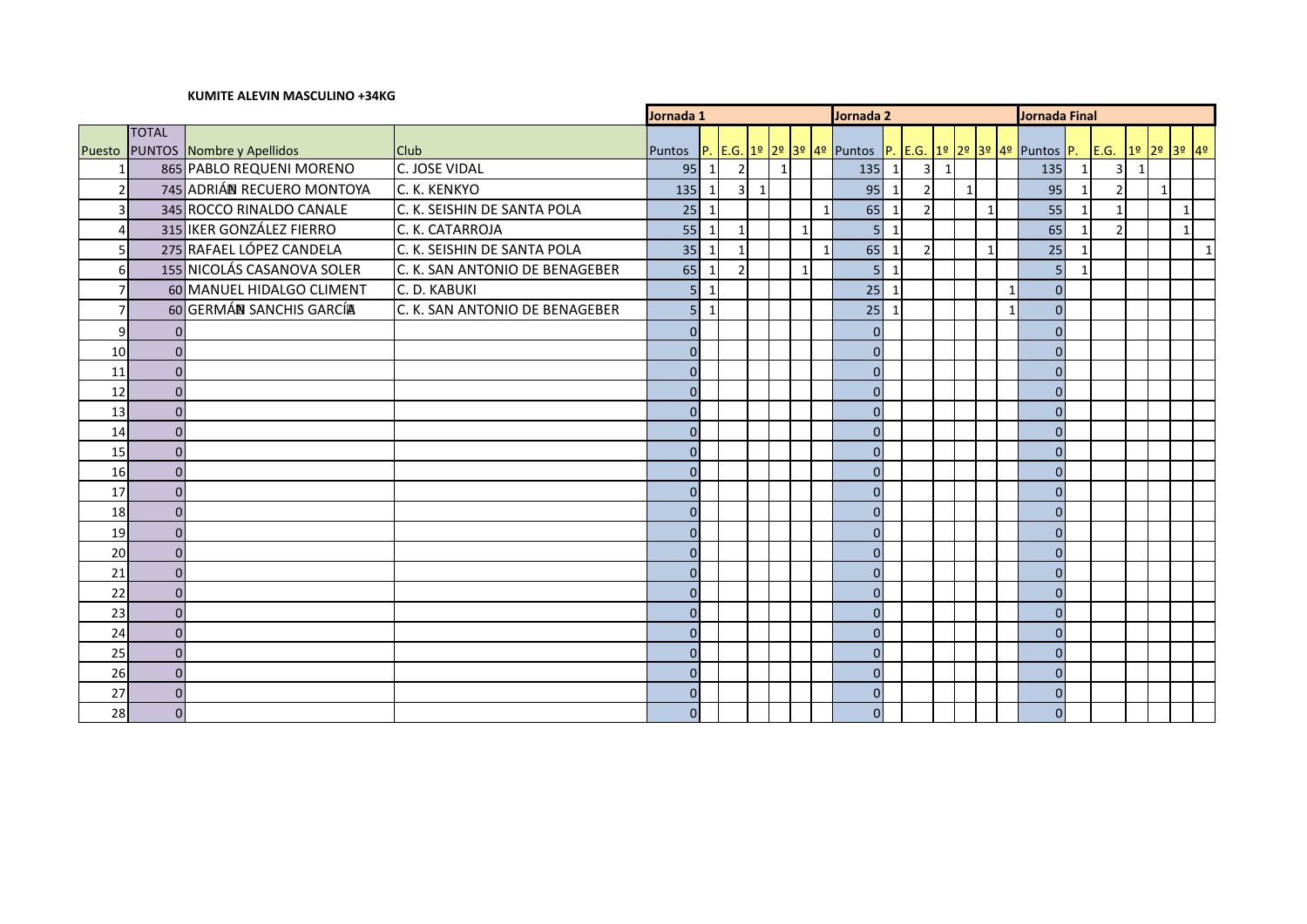### **KUMITE ALEVIN FEMENINO -26KG**

|                |                |                                  |                                | Jornada 1      |              |                         |              |              |  | Jornada 2                                                                 |              | <b>Jornada Final</b> |                 |              |                |                |              |                |              |                |           |
|----------------|----------------|----------------------------------|--------------------------------|----------------|--------------|-------------------------|--------------|--------------|--|---------------------------------------------------------------------------|--------------|----------------------|-----------------|--------------|----------------|----------------|--------------|----------------|--------------|----------------|-----------|
|                | <b>TOTAL</b>   |                                  |                                |                |              |                         |              |              |  |                                                                           |              |                      |                 |              |                |                |              |                |              |                |           |
|                |                | Puesto PUNTOS Nombre y Apellidos | <b>Club</b>                    | Puntos         |              |                         |              |              |  | P. E.G. 1º 2º 3º 4º Puntos P. E.G. 1º 2º 3º 4º Puntos P. E.G. 1º 2º 3º 4º |              |                      |                 |              |                |                |              |                |              |                |           |
|                |                | 745 SAFIA HAZIB ABOUSLIME        | C. K. CATARROJA                |                | $35$   1     | $\mathbf{1}$            |              |              |  | $135$ 1<br>1                                                              |              | 3                    | $1\overline{ }$ |              |                | 135            | $\mathbf 1$  | 3              | $\mathbf{1}$ |                |           |
| $\overline{2}$ |                | 685 SARA MARTÍN LAGHRYSY         | C. D. KARATE DO SHOT. CHAZARRA | $135$ 1        |              | $\overline{\mathbf{3}}$ | $\mathbf{1}$ |              |  | 65                                                                        | $\mathbf{1}$ | $\overline{2}$       |                 | $\mathbf{1}$ |                | 95             | $\mathbf{1}$ | $\overline{2}$ |              | $\overline{1}$ |           |
| 3              |                | 505 ELENA RIVERO LÓPEZ           | C. K. CATARROJA                | $105$ 1        |              | $\overline{3}$          |              | $\mathbf{1}$ |  | 95                                                                        | $\mathbf{1}$ | $\overline{2}$       |                 | $\mathbf{1}$ |                | 35             | $\mathbf{1}$ |                |              |                | $\vert$ 1 |
| $\Delta$       |                | 405 DANIELA FUSTER GOMEZ         | C. K. NI SENTE NASHI L'ELIANA  | 65             | $\mathbf{1}$ | $\overline{2}$          |              |              |  | 55                                                                        | 1            |                      |                 | $\mathbf{1}$ |                | 55             | $\mathbf{1}$ |                |              |                |           |
| 5              |                | 325 EKATERINA RIKHTER            | C. K. BENICALAP                |                | $55$ 1       | $\overline{1}$          |              |              |  | $25$   1                                                                  |              |                      |                 |              | $\overline{1}$ | 55             | $\mathbf{1}$ |                |              |                | 1         |
| 6              |                | 50 JANNAT BAKNAGU                | C.K. KENKYO                    | 0              |              |                         |              |              |  | $25$   1                                                                  |              |                      |                 |              | $\mathbf{1}$   | $\overline{0}$ |              |                |              |                |           |
|                |                |                                  |                                | 0              |              |                         |              |              |  | $\Omega$                                                                  |              |                      |                 |              |                | 0              |              |                |              |                |           |
| 8              | $\Omega$       |                                  |                                | $\overline{0}$ |              |                         |              |              |  | $\overline{0}$                                                            |              |                      |                 |              |                | $\overline{0}$ |              |                |              |                |           |
| 9              |                |                                  |                                | $\overline{0}$ |              |                         |              |              |  | $\overline{0}$                                                            |              |                      |                 |              |                | 0              |              |                |              |                |           |
| 10             | $\Omega$       |                                  |                                | $\overline{0}$ |              |                         |              |              |  | $\overline{0}$                                                            |              |                      |                 |              |                | 0              |              |                |              |                |           |
| 11             | $\Omega$       |                                  |                                | 0              |              |                         |              |              |  | $\overline{0}$                                                            |              |                      |                 |              |                | 0              |              |                |              |                |           |
| 12             | $\Omega$       |                                  |                                | 0              |              |                         |              |              |  | $\Omega$                                                                  |              |                      |                 |              |                | $\Omega$       |              |                |              |                |           |
| 13             | $\Omega$       |                                  |                                | $\Omega$       |              |                         |              |              |  | 0                                                                         |              |                      |                 |              |                | $\Omega$       |              |                |              |                |           |
| 14             | $\Omega$       |                                  |                                | $\overline{0}$ |              |                         |              |              |  | 0                                                                         |              |                      |                 |              |                | $\Omega$       |              |                |              |                |           |
| 15             | $\Omega$       |                                  |                                | 0              |              |                         |              |              |  | $\overline{0}$                                                            |              |                      |                 |              |                | $\Omega$       |              |                |              |                |           |
| 16             | $\Omega$       |                                  |                                | 0              |              |                         |              |              |  | $\overline{0}$                                                            |              |                      |                 |              |                | $\Omega$       |              |                |              |                |           |
| 17             | $\Omega$       |                                  |                                | $\overline{0}$ |              |                         |              |              |  | $\overline{0}$                                                            |              |                      |                 |              |                | $\overline{0}$ |              |                |              |                |           |
| 18             | $\Omega$       |                                  |                                | $\overline{0}$ |              |                         |              |              |  | $\overline{0}$                                                            |              |                      |                 |              |                | 0              |              |                |              |                |           |
| 19             | $\Omega$       |                                  |                                | $\overline{0}$ |              |                         |              |              |  | $\overline{0}$                                                            |              |                      |                 |              |                | 0              |              |                |              |                |           |
| 20             |                |                                  |                                | $\overline{0}$ |              |                         |              |              |  | $\overline{0}$                                                            |              |                      |                 |              |                | 0              |              |                |              |                |           |
| 21             | $\Omega$       |                                  |                                | 0              |              |                         |              |              |  | $\Omega$                                                                  |              |                      |                 |              |                | $\Omega$       |              |                |              |                |           |
| 22             | $\Omega$       |                                  |                                | $\Omega$       |              |                         |              |              |  | 0                                                                         |              |                      |                 |              |                | $\Omega$       |              |                |              |                |           |
| 23             | $\Omega$       |                                  |                                | $\overline{0}$ |              |                         |              |              |  | 0                                                                         |              |                      |                 |              |                | $\Omega$       |              |                |              |                |           |
| 24             | $\Omega$       |                                  |                                | $\overline{0}$ |              |                         |              |              |  | $\overline{0}$                                                            |              |                      |                 |              |                | $\Omega$       |              |                |              |                |           |
| 25             | $\Omega$       |                                  |                                | 0              |              |                         |              |              |  | 0                                                                         |              |                      |                 |              |                | $\Omega$       |              |                |              |                |           |
| 26             | $\Omega$       |                                  |                                | $\overline{0}$ |              |                         |              |              |  | $\overline{0}$                                                            |              |                      |                 |              |                | $\overline{0}$ |              |                |              |                |           |
| 27             |                |                                  |                                | $\overline{0}$ |              |                         |              |              |  | $\overline{0}$                                                            |              |                      |                 |              |                | 0              |              |                |              |                |           |
| 28             | $\overline{0}$ |                                  |                                | $\overline{0}$ |              |                         |              |              |  | $\overline{0}$                                                            |              |                      |                 |              |                | $\overline{0}$ |              |                |              |                |           |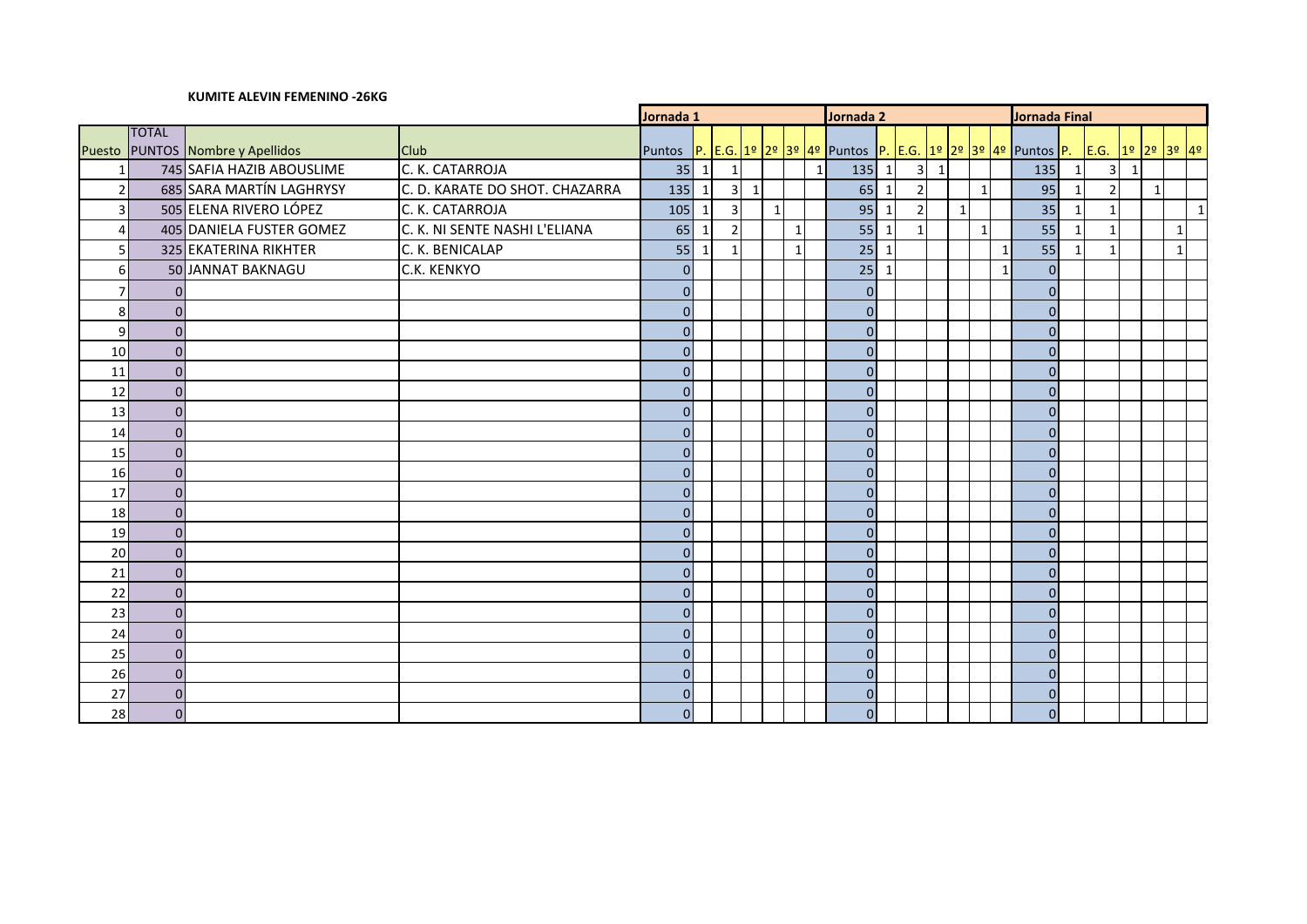### **KUMITE ALEVIN FEMENINO -32KG**

|                  |              |                                  |                               | Jornada 1      |                |                          |                |           |                         | Jornada 2 |                                                          |                         |                |           | Jornada Final |              |              |                |              |                |              |              |                  |
|------------------|--------------|----------------------------------|-------------------------------|----------------|----------------|--------------------------|----------------|-----------|-------------------------|-----------|----------------------------------------------------------|-------------------------|----------------|-----------|---------------|--------------|--------------|----------------|--------------|----------------|--------------|--------------|------------------|
|                  | <b>TOTAL</b> |                                  |                               |                |                |                          |                |           |                         |           |                                                          |                         |                |           |               |              |              |                |              |                |              |              |                  |
| Puesto           |              | <b>PUNTOS</b> Nombre y Apellidos | <b>Club</b>                   | <b>Puntos</b>  |                |                          |                |           |                         |           | P. E.G. 1º 2º 3º 4º Puntos P. E.G. 1º 2º 3º 4º Puntos P. |                         |                |           |               |              |              |                |              |                |              |              | E.G. 1º 2º 3º 4º |
|                  |              | 945 MARÍA MORET CASES            | C. JOSE VIDAL                 | $135$ 1        |                | $\overline{\mathbf{3}}$  | $\overline{1}$ |           |                         |           | $135 \mid 1$                                             |                         | 3 <sup>1</sup> | $\vert$ 1 |               |              |              | 135            | $\mathbf{1}$ | $\overline{3}$ | $\mathbf{1}$ |              |                  |
|                  |              | 565 CARMEN SEMPERE SERRANO       | C. K. SEISHIN DE SANTA POLA   | 75             | $\mathbf{1}$   | $\overline{3}$           |                |           | $\overline{\mathbf{1}}$ |           | 65                                                       | $\overline{\mathbf{1}}$ |                |           |               | $\mathbf{1}$ |              | 95             |              | $\overline{2}$ |              | $\mathbf{1}$ |                  |
| 3                |              | 425 NASTYA SHIYAN CHICOY         | C. K. JUAN MUÑOZ RUIZ         | 95             | $\overline{1}$ | $\overline{\phantom{a}}$ |                | $\vert$ 1 |                         |           | 95                                                       | $\overline{1}$          |                |           | $\mathbf{1}$  |              |              | 15             |              |                |              |              |                  |
| $\Delta$         |              | 305 MARISOL CORBIN NAVARRO       | C. K. NI SENTE NASHI L'ELIANA | 35             | - 1            |                          |                |           |                         |           | 35                                                       | $\mathbf{1}$            |                |           |               |              | $\mathbf{1}$ | 55             |              |                |              |              | $\mathbf 1$      |
| $\overline{5}$   |              | 255 CLAUDIA DOMINGUEZ MARTOS     | C. D. KABUKI                  | 55             | $\mathbf{1}$   |                          |                |           | $\mathbf{1}$            |           | 5 <sup>1</sup>                                           | $\mathbf{1}$            |                |           |               |              |              | 45             |              |                |              |              | $\mathbf{1}$     |
| $6 \overline{6}$ |              | 175 DOHA HDIDOU CHALH            | C. K. SHOTOKAN CARRÚS         | $35$   1       |                |                          |                |           |                         |           | 15                                                       | $\mathbf{1}$            |                |           |               |              |              | 25             |              |                |              |              | $\mathbf{1}$     |
|                  |              | 140 ARYA AYAS DIAZ               | C. K. CATARROJA               | 5 <sup>1</sup> | $\mathbf{1}$   |                          |                |           |                         |           | 65                                                       | $\overline{\mathbf{1}}$ |                |           |               | $\mathbf{1}$ |              | $\overline{0}$ |              |                |              |              |                  |
| 8                |              | 60 SARA GARCÍA LÓPEZ             | C. KARATE CLUB SAN VICENTE    |                | 5 1            |                          |                |           |                         |           | 25                                                       | $\mathbf{1}$            |                |           |               |              | $\mathbf{1}$ | $\Omega$       |              |                |              |              |                  |
| $\overline{9}$   |              | 30 NAZARET VILA BARCELÓ          | C. K. CATARROJA               | $15$   1       |                |                          |                |           |                         |           | $\overline{0}$                                           |                         |                |           |               |              |              | $\Omega$       |              |                |              |              |                  |
| 10               |              | 20 MARIA RAISA DRAGOMIR SBURLEA  | C. K. LLIRIA                  | 5 <sup>1</sup> | $\mathbf{1}$   |                          |                |           |                         |           | 5 <sup>1</sup>                                           | $\mathbf{1}$            |                |           |               |              |              | $\Omega$       |              |                |              |              |                  |
| 10               |              | 20 ALICIA ATIENZA GIMÉNEZ        | C. KARATE CLUB SAN VICENTE    | 5 <sup>1</sup> | $\mathbf{1}$   |                          |                |           |                         |           | 5 <sup>1</sup>                                           | $\mathbf{1}$            |                |           |               |              |              | $\overline{0}$ |              |                |              |              |                  |
| 12               |              |                                  |                               | $\overline{0}$ |                |                          |                |           |                         |           | $\Omega$                                                 |                         |                |           |               |              |              | $\Omega$       |              |                |              |              |                  |
| 13               | $\Omega$     |                                  |                               | $\overline{0}$ |                |                          |                |           |                         |           | $\Omega$                                                 |                         |                |           |               |              |              | $\Omega$       |              |                |              |              |                  |
| 14               | $\Omega$     |                                  |                               | $\Omega$       |                |                          |                |           |                         |           | $\Omega$                                                 |                         |                |           |               |              |              | $\Omega$       |              |                |              |              |                  |
| 15               | $\Omega$     |                                  |                               | $\overline{O}$ |                |                          |                |           |                         |           | $\Omega$                                                 |                         |                |           |               |              |              | $\Omega$       |              |                |              |              |                  |
| 16               | $\Omega$     |                                  |                               | $\overline{O}$ |                |                          |                |           |                         |           | $\Omega$                                                 |                         |                |           |               |              |              | $\Omega$       |              |                |              |              |                  |
| 17               | $\Omega$     |                                  |                               | $\overline{0}$ |                |                          |                |           |                         |           | $\Omega$                                                 |                         |                |           |               |              |              | $\Omega$       |              |                |              |              |                  |
| 18               | $\Omega$     |                                  |                               | $\Omega$       |                |                          |                |           |                         |           | $\Omega$                                                 |                         |                |           |               |              |              | $\Omega$       |              |                |              |              |                  |
| 19               |              |                                  |                               | $\Omega$       |                |                          |                |           |                         |           | $\Omega$                                                 |                         |                |           |               |              |              | $\Omega$       |              |                |              |              |                  |
| 20               | $\Omega$     |                                  |                               | $\overline{0}$ |                |                          |                |           |                         |           | $\Omega$                                                 |                         |                |           |               |              |              | $\Omega$       |              |                |              |              |                  |
| 21               | $\Omega$     |                                  |                               | $\overline{0}$ |                |                          |                |           |                         |           | $\Omega$                                                 |                         |                |           |               |              |              | $\Omega$       |              |                |              |              |                  |
| 22               | $\Omega$     |                                  |                               | $\overline{0}$ |                |                          |                |           |                         |           | $\Omega$                                                 |                         |                |           |               |              |              | $\Omega$       |              |                |              |              |                  |
| 23               | $\Omega$     |                                  |                               | $\Omega$       |                |                          |                |           |                         |           | $\Omega$                                                 |                         |                |           |               |              |              | $\Omega$       |              |                |              |              |                  |
| 24               | $\Omega$     |                                  |                               | $\overline{0}$ |                |                          |                |           |                         |           | $\overline{0}$                                           |                         |                |           |               |              |              | $\Omega$       |              |                |              |              |                  |
| 25               | $\Omega$     |                                  |                               | $\overline{0}$ |                |                          |                |           |                         |           | $\Omega$                                                 |                         |                |           |               |              |              | $\Omega$       |              |                |              |              |                  |
| 26               | $\Omega$     |                                  |                               | $\overline{O}$ |                |                          |                |           |                         |           | $\overline{0}$                                           |                         |                |           |               |              |              | $\Omega$       |              |                |              |              |                  |
| 27               | $\Omega$     |                                  |                               | $\Omega$       |                |                          |                |           |                         |           | $\Omega$                                                 |                         |                |           |               |              |              | $\Omega$       |              |                |              |              |                  |
| 28               |              |                                  |                               | $\overline{0}$ |                |                          |                |           |                         |           | $\overline{0}$                                           |                         |                |           |               |              |              | $\Omega$       |              |                |              |              |                  |